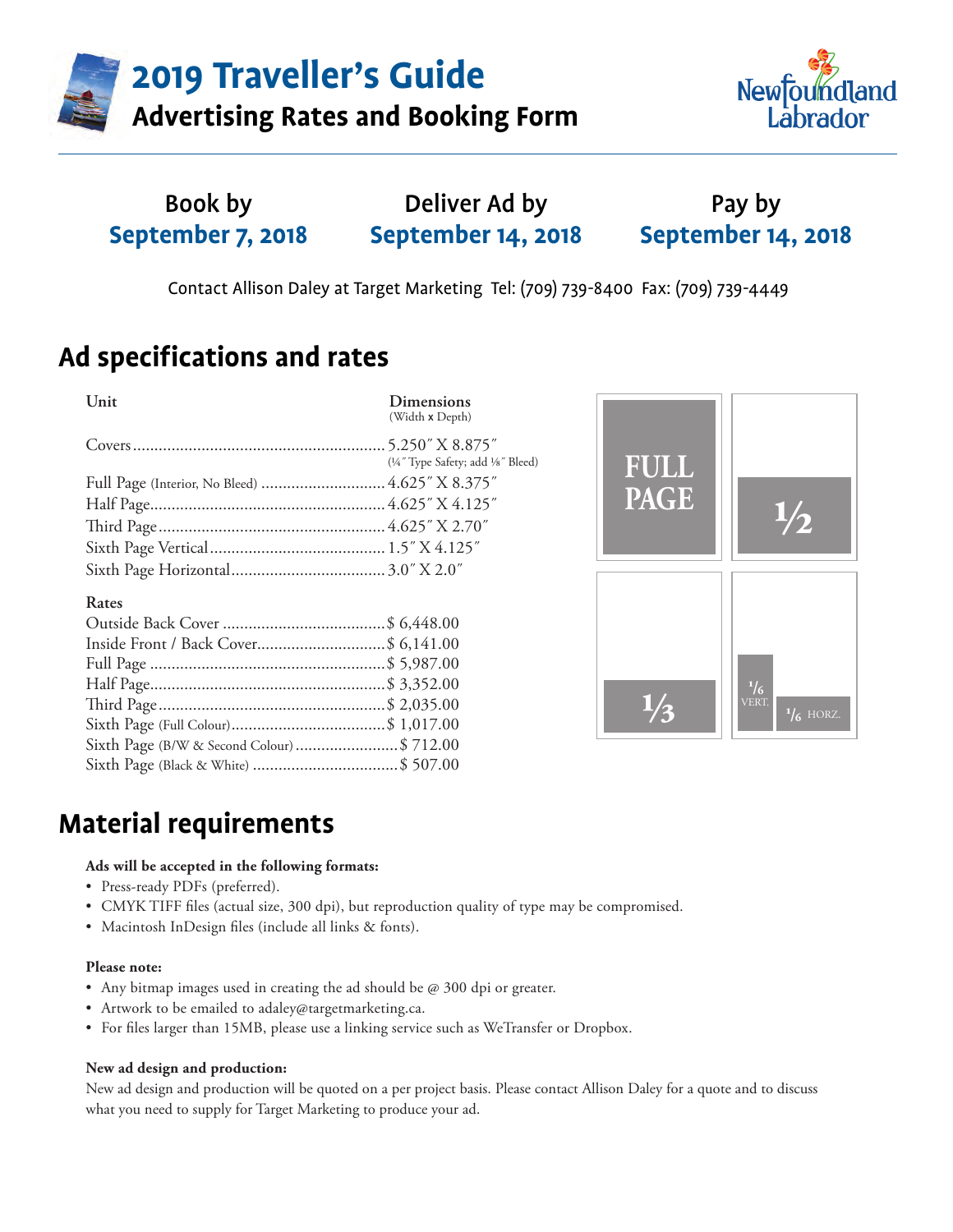

# **2019 Traveller's Guide**

**Request for Advertising Placement**



| <b>Booking, Material, and Payment Deadline</b>                                                                                                    |                                                                                                                                                                |                            |                                                                                                                                                                           |  |
|---------------------------------------------------------------------------------------------------------------------------------------------------|----------------------------------------------------------------------------------------------------------------------------------------------------------------|----------------------------|---------------------------------------------------------------------------------------------------------------------------------------------------------------------------|--|
| Booking deadline:<br>September 7, 2018<br>Space is subject to availability<br>and is sold on a 'first come,<br>first served' basis.<br>Advertiser | Material deadline:<br>September 14, 2018<br>Advertisers who supply incorrect<br>material will be charged to bring<br>their material to correct specifications. |                            | Payment deadline:<br>September 14, 2018<br>Payment in full for advertising<br>space must accompany your ad.<br>Material received without payment<br>will not be accepted. |  |
|                                                                                                                                                   |                                                                                                                                                                |                            |                                                                                                                                                                           |  |
|                                                                                                                                                   |                                                                                                                                                                |                            |                                                                                                                                                                           |  |
|                                                                                                                                                   |                                                                                                                                                                | Credit Card information:   |                                                                                                                                                                           |  |
|                                                                                                                                                   |                                                                                                                                                                |                            |                                                                                                                                                                           |  |
|                                                                                                                                                   |                                                                                                                                                                |                            |                                                                                                                                                                           |  |
|                                                                                                                                                   |                                                                                                                                                                |                            |                                                                                                                                                                           |  |
|                                                                                                                                                   |                                                                                                                                                                |                            |                                                                                                                                                                           |  |
|                                                                                                                                                   |                                                                                                                                                                |                            |                                                                                                                                                                           |  |
|                                                                                                                                                   |                                                                                                                                                                |                            |                                                                                                                                                                           |  |
| <b>Advertising Requested</b>                                                                                                                      |                                                                                                                                                                |                            |                                                                                                                                                                           |  |
| <b>Size</b>                                                                                                                                       | $1/6$ page options                                                                                                                                             |                            | Final ad to be supplied                                                                                                                                                   |  |
| Full Page\$ 5,987.00                                                                                                                              | Vertical                                                                                                                                                       | Horizontal                 | Email/Link                                                                                                                                                                |  |
| $\frac{1}{3}$ Page\$ 2,035.00                                                                                                                     |                                                                                                                                                                | Preferred section of guide | Pick-up artwork from 2018<br>Target Marketing to produce ad                                                                                                               |  |
| <sup>1</sup> / <sub>6</sub> Full Colour \$ 1,017.00                                                                                               | Avalon                                                                                                                                                         | Eastern                    | Call Allison at 739-8400 for a quote                                                                                                                                      |  |
| <sup>1</sup> / <sub>6</sub> B/W & One Colour\$ 712.00                                                                                             | Central                                                                                                                                                        | Western                    | and to discuss what you need to supply.                                                                                                                                   |  |
| <sup>1</sup> / <sub>6</sub> Black & White \$ 507.00                                                                                               | Labrador                                                                                                                                                       | Things to Know             |                                                                                                                                                                           |  |

## **4 Payment**

For **Credit Card** (Visa or MasterCard only), include your credit card information when completing this form and send via email to adaley@targetmarketing.ca, or print and fax to 739-4449. Make **Cheques** payable to Target Marketing & Communications Inc.

#### **Payment calculation:**

| Ad 1                     | $\&$ None: \$0 |                     | <b>Allison Daley</b>                 |  |
|--------------------------|----------------|---------------------|--------------------------------------|--|
|                          |                |                     | <b>Target Marketing</b>              |  |
| Ad $2^*$                 | None: \$0<br>¢ |                     | Tel: (709) 739-8400                  |  |
| $+$ HST (15%)            | 0.00           | Fax: (709) 739-4449 |                                      |  |
|                          |                |                     | Email: adaley@targetmarketing.ca     |  |
| <b>Total Payment Due</b> |                | 0.00                |                                      |  |
| *If applicable.          |                |                     | 90 Water St., St. John's, NL A1C 1A4 |  |

#### **For questions or inquiries contact:**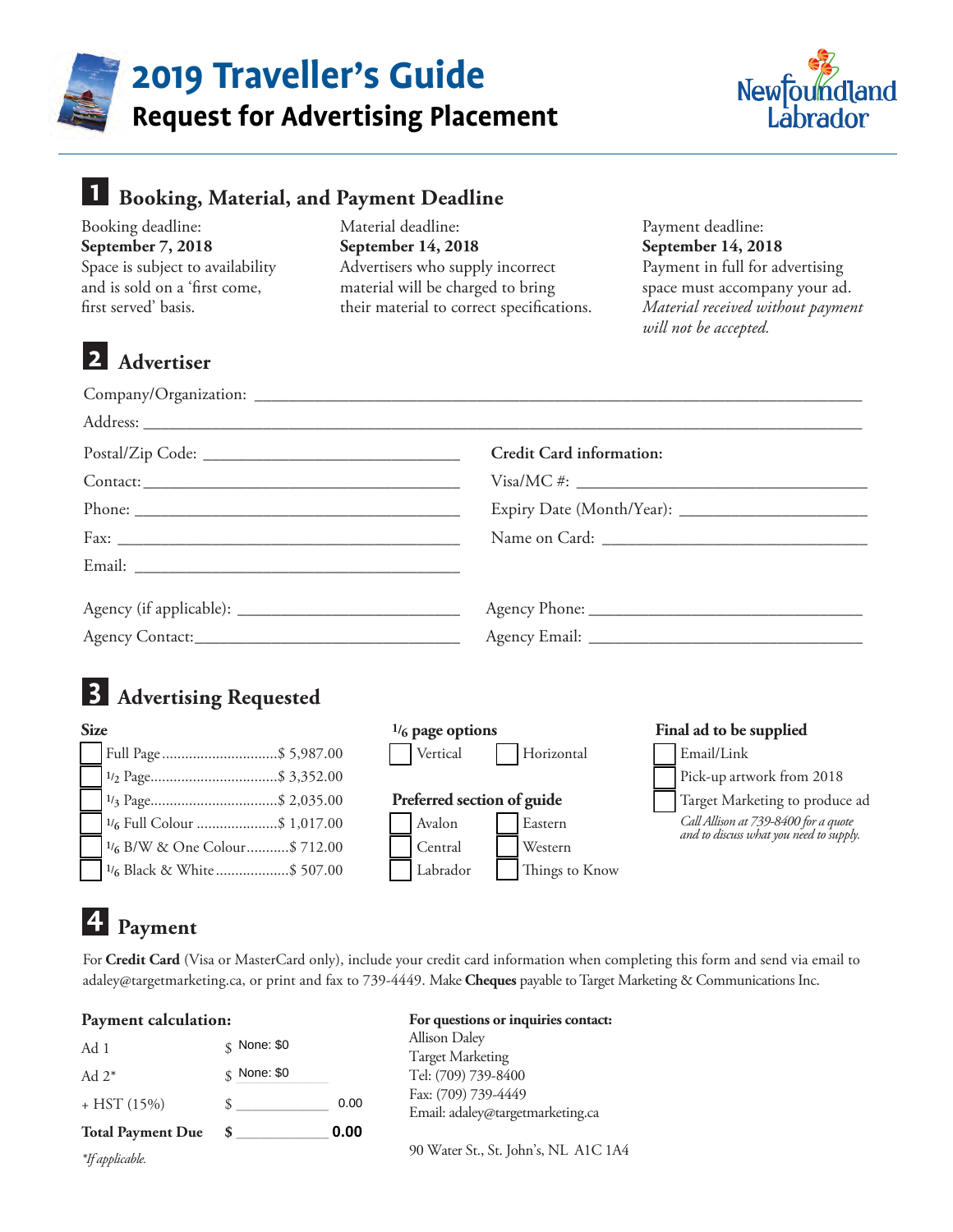## **Ad Development Best Practices**

When developing an ad for the Traveller's Guide, there are a few best practices to keep in mind: Always consider the size of the ad when placing information – a good rule of thumb is, the smaller the ad, the shorter the copy. The aim of any ad is to stand out, and it all starts with a good headline. The key to a good headline is to keep it short and easy to read. The goal is to entice people to stay at, or visit your operation.

One way to achieve this is to focus your copy on one key message for your audience. It is also important that you avoid clutter – too many words, images, and competing fonts can confuse your audience and work against your goal in the long run. Finally, tell your audience what you would like them to do next – you could use phrases like: call for more information, visit our website for more details, or register online.

E

E



Sixth Page Ad (Vertical)